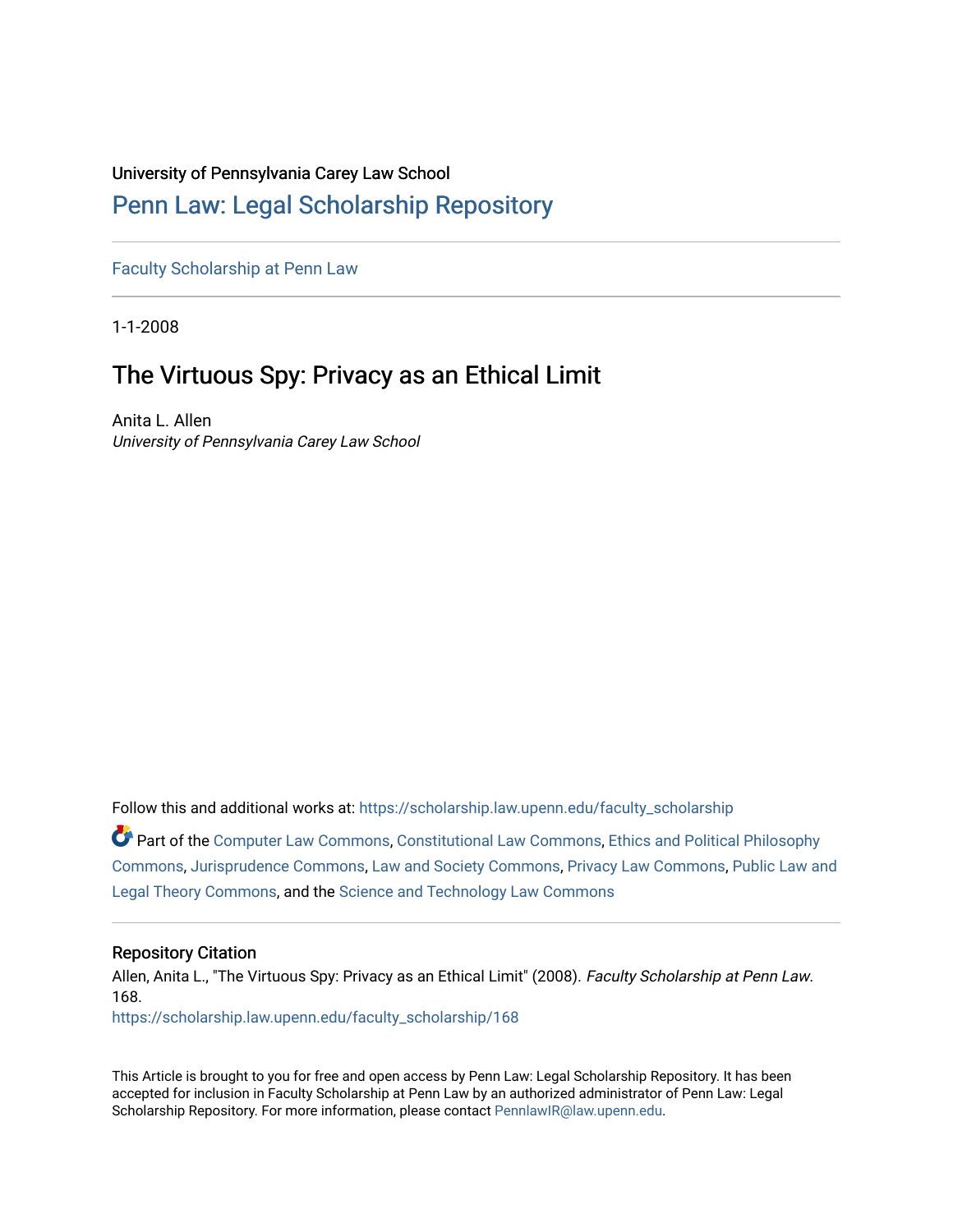# **The virtuous spy: privacy as an ethical limit**

# **Monist, The, Jan, 2008 by Anita L. Allen**

### **The virtuous spy: privacy as an ethical limit**

Anita L. Allen

Introduction

You suspect something amiss is going on behind your back. Or maybe you know something is going on, but you are not sure of all the details. You want the full story, and you know one way to get it. You could spy. Is there any reason not to spy on other people as necessary to get the facts straight, especially if you can put the facts you uncover to good use?

To "spy" is secretly to monitor or investigate another's beliefs, intentions, actions, omissions, or capacities, especially as revealed in otherwise concealed or confidential conduct, communications and documents. By definition, spying involves secret, covert activity, though not necessarily lies, fraud or dishonesty. Nor does spying necessarily involve the use of special equipment, such as a tape recorder or high-powered binoculars. Use of a third party agent, such as a "private eye" or Central Intelligence Agency operative is not necessary for surveillance to count as spying.

By "spying" I mean something different from unwanted open surveillance of people who know they are being observed or investigated; and I mean something different from openly prying into others' affairs by plying them with meddlesome questions. Like spying, open surveillance and prying raise moral concerns. Notably, all three--spying, open surveillance and prying, potentially interfere with expectations of privacy. People want to be let alone. But spying is morally troublesome both because it violates privacy norms and because it relies on secrecy and, perhaps, nefarious deception.

Contemporary technologies of data collection make secret, privacy-invading surveillance easy and nearly irresistible. For every technology of confidential personal communication- telephone, mobile phone, computer email--there are one or more counter-technologies of eavesdropping. But covert surveillance conducted by amateur and professional spies still includes old-fashioned techniques of stealth, trickery and deception known a half century ago: shadowing by car, peeking at letters and diaries, donning disguises, breaking-and-entering, taking photographs, and tape recording conversations. The ethical examination of spying cannot be reduced to a conversation about reigning in the mischief potential of twenty-first century technology. We do need to concern ourselves with what tomorrow's spies will do with nanotechnology, but plenty of spying is possible with the time-tested techniques of the Baby Boomers, or even, for that matter, the Victorians. (1)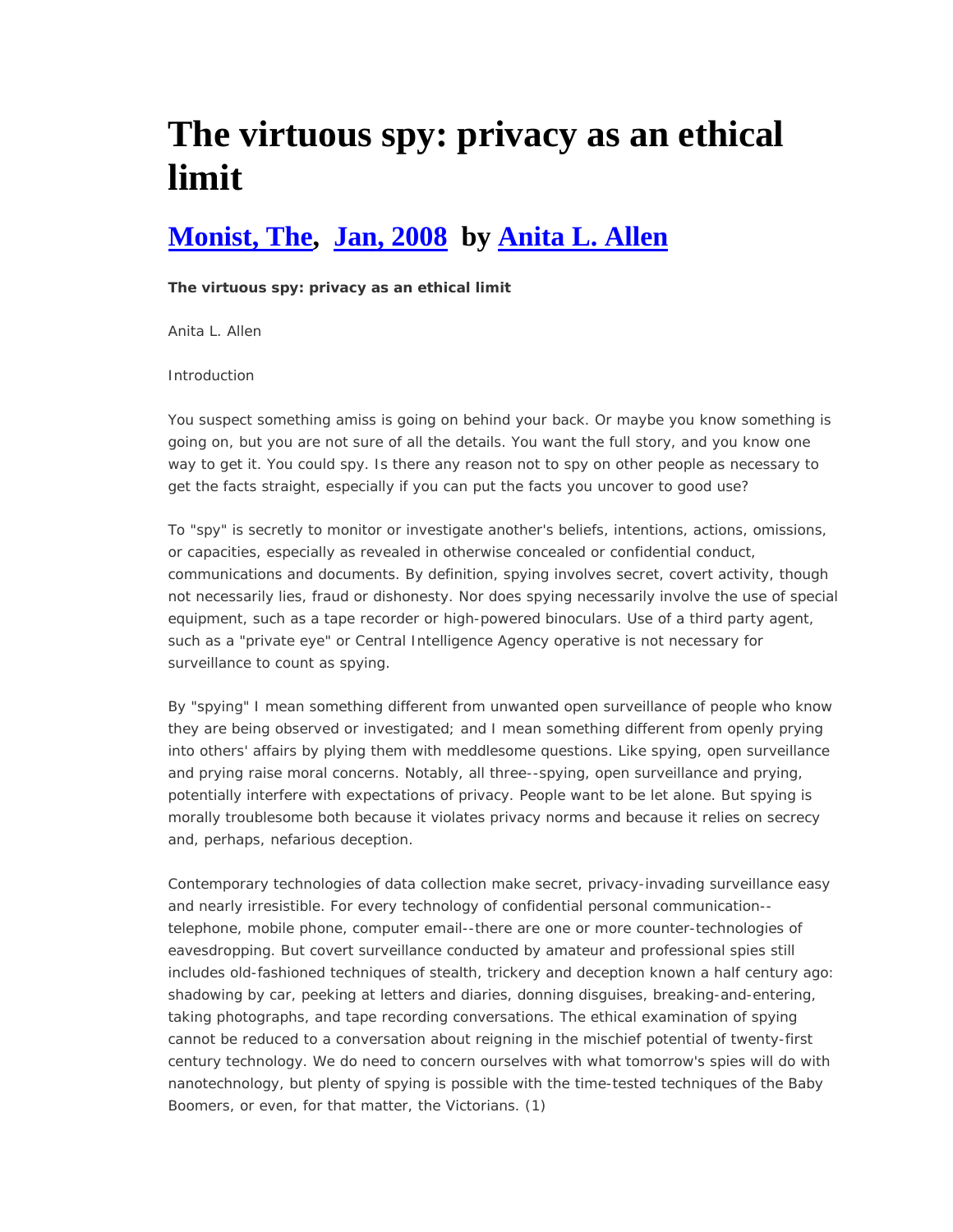The philosophical problem I wish to consider here is the ethical limits of spying on others, when the reasons for spying are good. I want to explore the plausibility of three interrelated ideas. The first idea is one I will call the anti-spying principle: spying on other adults is prima facie unethical. Spying ought always to be approached with caution and circumspection. Regardless of its motive, spying carries an ethical cloud. Spying is like cheating. It exploits confidence in the rules of the game. Spying inherently involves taking advantage of those who place their confidence in the social norms that shape a cooperative communal life. Spying should be presumed wrong because it often uses secrecy to unfair advantage and interferes with the enjoyment of beneficial modes of personal privacy that individuals expect others to respect. The second idea is an exception to the anti-spying principle: spying on others is ethically permissible, even mandatory, in certain situations, where the ends are good. In the situations I have in mind, spying is prompted by genuine obligations of caretaking, defense of others or self-defense. Having to spy can make a person uneasy. Yet spying can be a good way to take care of your children, yourself and the people for whom you are professionally responsible. As I have argued elsewhere, privacy is extremely important, but it is not everything. (2) The third and final idea is a constraint on exceptions to the anti-spying principle: where spying is ethically permitted or required, there are ethical limits on the methods of spying. The virtuous spy will violate privacy and transparency norms, of course; but he or she will, to the extent possible, continue to act with respect for the moral autonomy and for the moral and legal interests of the investigative target.

Surveillance professionals confront the complex ethics of spying all the time. Yet the ethics of spying is not a subject matter solely for surveillance professionals, who surely ought to think hard through questions of right and wrong tied to their work. (3) All of us are potential spies-every parent, lover, neighbor or employer. The questions "when is it ethical to spy on other people?" and "what is the ethical way to spy, when spying needs to be done?" are of general interest and importance. So, I address them here.

#### 1. Spying for selfish self-interest

Plato broached the ethics of spying in Book II of the Republic. In conversation with Socrates, Glaucon relates the fable of Gyges, a poor shepherd in the service of a king. Glaucon uses Gyges' tale expecting to score points against Socrates. He challenges Socrates to deny that the so-called just man would behave unjustly if his wrong-doing were undetectable.

The fable went like this. (4) A violent storm left a gapping chasm in the earth. Gyges abandoned his flock, venturing down into the wide chasm. There he discovered a large brazen horse, outfitted with a door. Gyges opened the door and resting inside found a naked corpse with a ring of gold on its finger. Gyges took the ring and put it on. Later, when he and the king's other shepherds had gathered to prepare their upcoming report, Gyges discovered sitting there that, with a simple turn around his finger, the ring made him invisible. He began to play with the ring, beaming himself in and out of visibility. Ambition set in. Gyges used the power of invisibility to spy on fellow shepherds. Gyges repeatedly employed the information gleaned through the power to make himself invisible to his advantage. First, he manipulated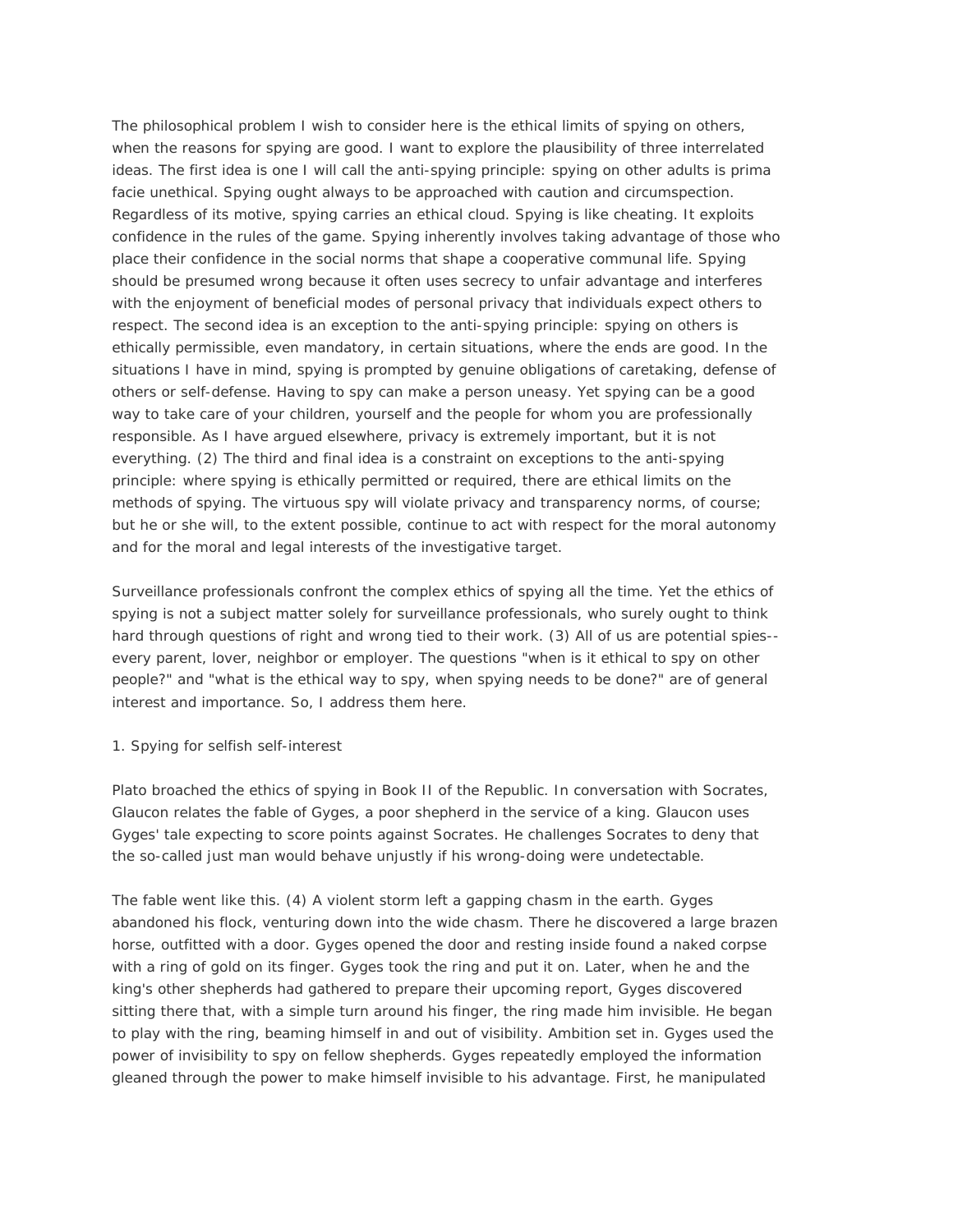his peers to get himself appointed an envoy to the king. Next he seduced the king's wife under his nose, killed the king, and grabbed the royal powers and purse.

Glaucon urges by fable that the apparently "just" man would use powers of invisibility opportunistically to spy on others and then to commit immoralities and crimes. So-called just men and women will set aside moral ideals if they can do so without detection. Everyday experience suggests that Glaucon was a keenly accurate psychologist. Philosophers disapprove dishonesty, unfairness and murder. But Glaueon understood that like sex and influence, knowledge of others is something humans naturally crave. It is ordinary to wonder: what do they say and do when I am not in the room?

Wonderment does not entail a right to know or harm. The psychological inclination to spy should be constrained by ethical discipline. At first Gyges was a recreational spy. Like all spying, recreational spying carries an ethical cloud. It has a point, though--it satisfies idle, even prurient curiosity. When they get caught, recreational spies may incite the fury of their victims. The expression "curiosity killed the cat" rings false to contemporary ears, though. Keep it to yourself and recreational spying can be as safe as it is easy. The voyeurs who purchase the night-vision gear at their local retailer are hardly taking their lives into their own hands.

In time, Gyges was not content to be a recreational voyeur. Selfish greed set in, and with it unjust dreams and plots. Increasingly his spying became a tool of immorality and crime. Gyges tale potentially sours moralists to the whole idea of spying. But surely there is a defensible role for rings of Gyges. Sometimes, for limited purposes, responsible moral agents should be willing to make themselves the invisible monitors of others.

#### 2. Protecting your children

In 1971, the British philosopher H. J. McCloskey discussed the ethics of spying as part of his effort to assess the sense in which privacy can be coherently understood as a political ideal. (5) McCloskey defended spying on one's children for their own good. Specifically, he defended spying on young daughters to protect them from older male seducers. His example may look quaint today, but McCloskey correctly identified a category of exception to the anti-spying principle: justified parental paternalism.

#### A. Spying on your children

Trying to find out what is going on behind one's back is potentially unethical, and, depending upon the means used, potentially illegal. But one context of often permissible spying is parenthood. McCloskey mounted a defense of paternalistic spying on one's own children that I can build on.

Children typically lack the understanding needed to protect their own long-term interests. They can be illogical and poorly informed. They commonly give priority to short-term desires and peer approval. They lack judgment. They are easily victimized. Adult caretakers therefore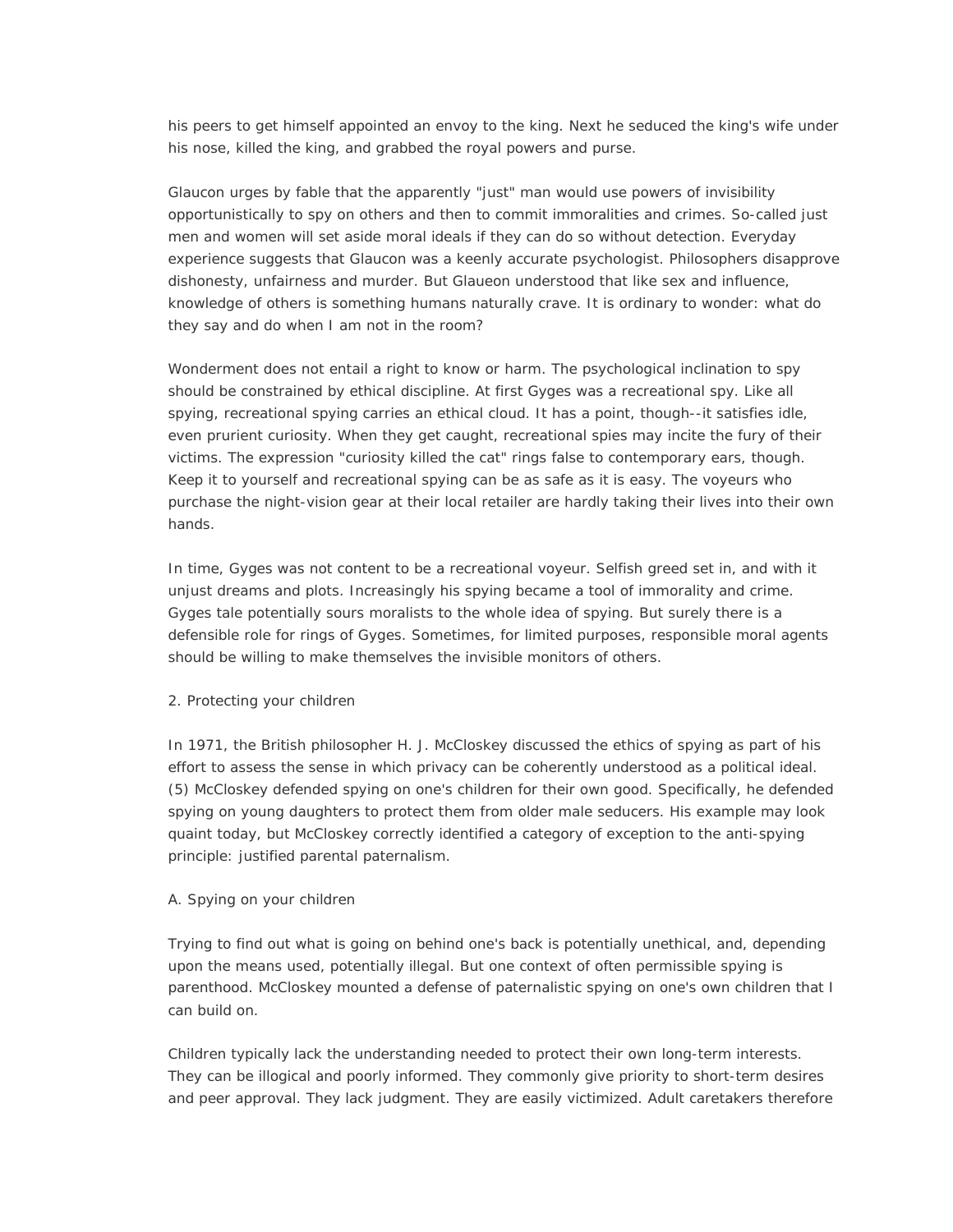play a vital role in the protection of children. Parents are justified in finding out whether their children are engaging in seriously unsafe behavior. The use of subterfuge, if needed, is warranted. Invading privacy to find out what one needs to know can be a matter of responsible parenting.

It was stunning to discover a number of years back that the parents of the teens involved in the infamous Columbine High School massacre had no idea their sons maintained weapons caches in their well-kept middle class homes. (6) Many parents view their teens' possessions and bedrooms as off-limits private space. Columbine and similar incidents around the country point to why parents are justified in inspecting teenagers' rooms for signs of trouble, though. Serious risks of suicide, violence against others, substance abuse, mental illness or sex abuse are grounds for intensely monitoring one's children. (7)

Even poor eating habits can be grounds for monitoring some children. According to researchers, childhood obesity has reached epidemic proportions in the United States. (8) The number of obese and morbidly obese children has risen dramatically in the past ten years. It happens that in some American school districts, parents can log onto a website called "myschool.account.com" and find out exactly what their children have purchased for lunch. Every food item a pupil purchases from funds parents deposit in a lunch account is entered onto an electronic log by type, time and date. Parents can request that their children not be permitted to make cash purchases, thereby forcing children to buy only through their monitored lunch accounts. At some schools, young children are not permitted to share food because of allergy concerns. So the food they buy is pretty much the food they eat.

Monitoring someone's personal behavior, even a child's, can feel uncomfortable. But becoming Big Brother of the lunch room can help a parent appropriately adjust meals eaten at home to reduce caloric intake while respecting the nutritional pyramid, thereby improving health. A parent with a seriously overweight child is justified in closely monitoring food choices, and secretly so if necessary. I would go further: the parent of a child with a weight problem that has reached medical proportions should take advantage of technology to get a grip on the situation and take charge of it. A better Gyges would have used his ring to invisibly ease his children's suffering.

Weight gain in the freshman year of college is a documented phenomenon, but parents are morally less responsible for their adult children and less entitled to monitor. (9) And even if hubby is chubby, his spouse should find other ways to encourage better food selections. If the technology were in place to allow for spying on spouses as they worked or traveled, nonconsenting adults are generally off limits for the paternalism I am defending.

A moral bias against paternalistically spying on adults follows from widely shared premises of adult moral autonomy. I can imagine two situations, though, when spying on other adults would be warranted. One is when spying has been solicited--that is, the spying is consensual. For example, your intimate friend says: here is a key to my apartment; come by unannounced and go through my things whenever you can to make sure there's no sign I am backsliding on my commitment to give up substance abuse. Another example is when a helpless adult for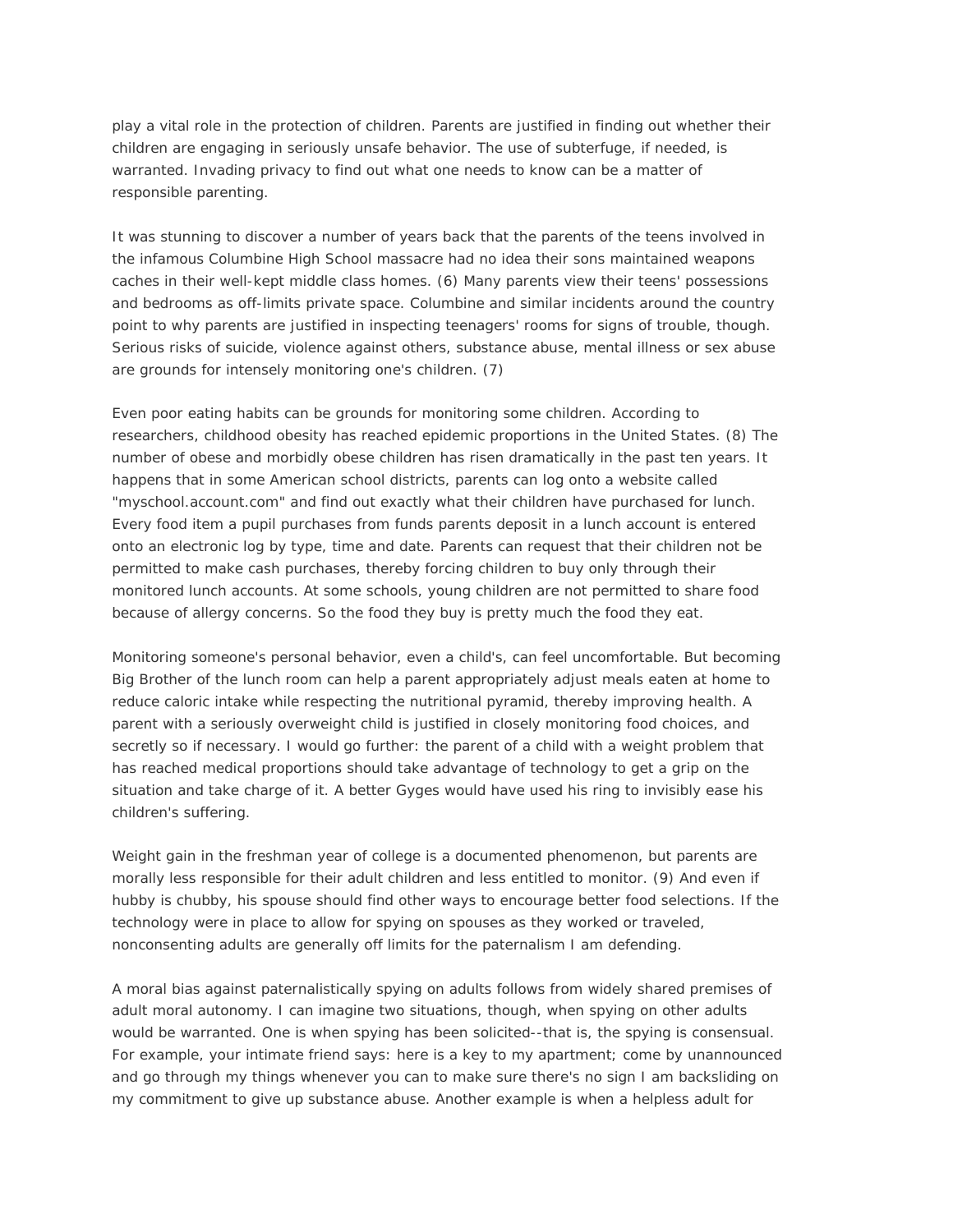whom you are responsible suffers from a mental illness or a disorder like Alzheimer's and needs to be monitored for their own safety and good. Spying to make sure the bills are getting paid, and the doors are getting locked is an act of love and affection.

The example McCloskey used three decades ago to defend his belief that spying on minors is acceptable reflects the moral preoccupations of another, patriarchal era: the sexual seduction of young daughters by older men. Reconsidering the example exposes the normative complexity of the case for parental spying, and indeed all spying aimed at protecting persons from harm. We want our safety and well-being. However, what constitutes safety and wellbeing is highly contestable and evolves over time. And what extremes of spying behavior are deemed ethically acceptable to achieve protective goals is also contestable and subject to evolving standards.

McCloskey argued that minors can be protected from their own immature acts. Using the same example, he argued that legal wrongdoers, including seducers, are not entitled to freedom from spying eyes--lawbreakers have no genuine right to privacy:

 People are thought to have a right to privacy in respect of the affaires [sic] they have.... Yet I suggest that if the girl involved in the affaire [sic] is a minor, a father who spied on the pair could not be charged with an improper invasion of their privacy; and if the man involved knew she was a minor, he could not complain that he had suffered a loss of privacy as a result of the father's spying, because by his actions he had put that area of his life outside the area of privacy. (10)

The wrongness of "seduction" gives neither the minor daughter nor the seducer legitimate moral grounds for complaint against fatherly spying, McCloskey contended.

It is not clear whether McCloskey's concern was that the seducer is liable for tortuous "alienation of affection" or for criminal statutory rape. The alienation of affection tort which once allowed British and American men to recover monetary damages when another man won the sexual affections of his wife or daughter is virtually dead. (11) Were McCloskey writing today, he would surely reframe the father's right to interfere through spying more distinctly around the legitimate parental concern in stopping statutory rape and child abuse. There is no privacy right to exploit, abuse or rape children.

A man having an affair with an underage girl needs to be caught and stopped. But how far can a suspecting parent go to protect their child? Confronting the possible offender is fine, along with reporting suspicions to the police. Going to the offender's home to interrupt a tryst seems reasonable, too. But what about breaking into the offender's house when no one is there to collect his diaries and journals, thinking they might detail the affair? Or bugging the office of the offender's psychotherapist hoping to hear and tape an admission? Is journal theft and bugging permissible spying because the offender qua offender has no legitimate expectation of privacy?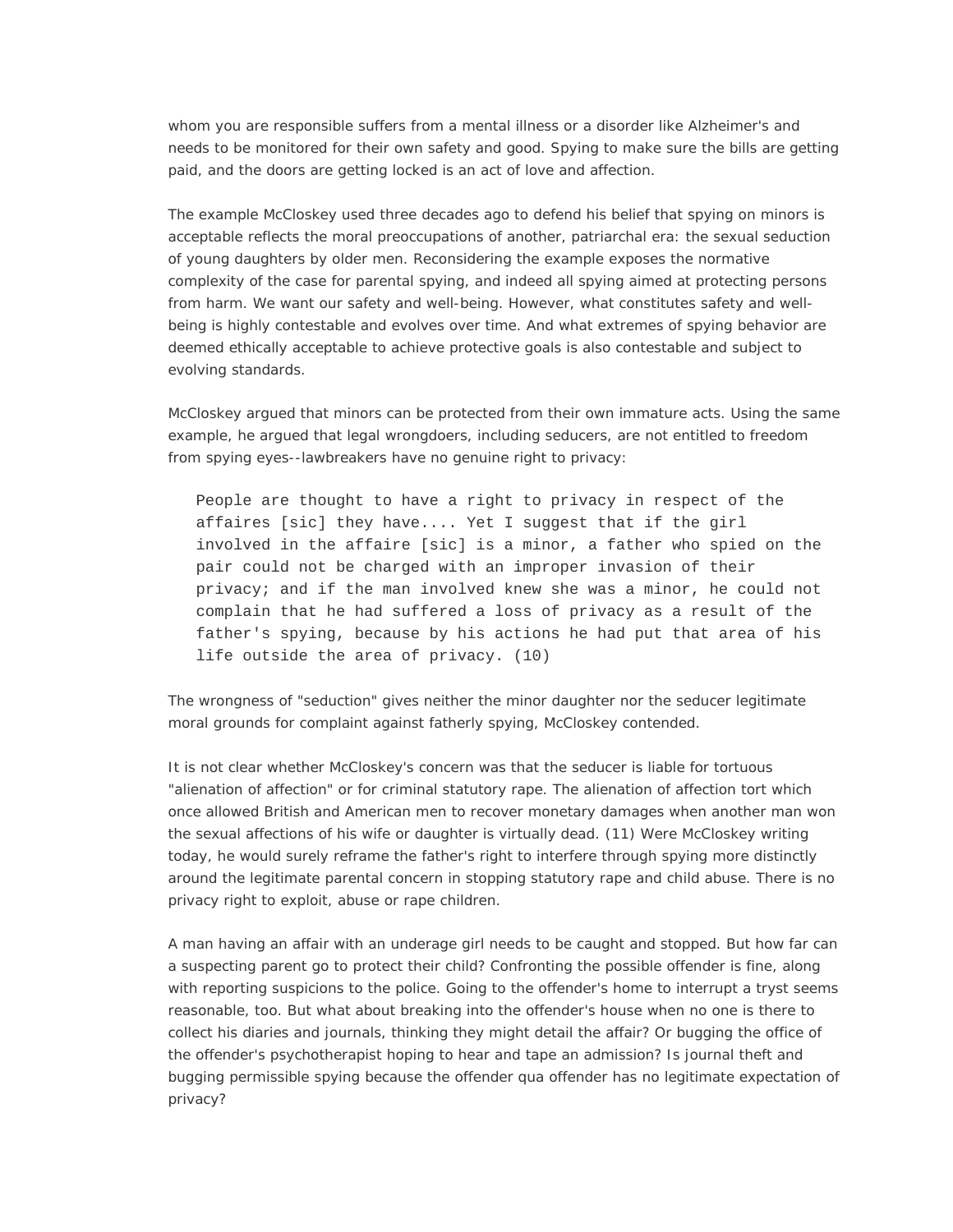Contrary to McCloskey, I would assert that wrongdoers do have some legitimate expectations of privacy, the clearest being the confidentiality of the wrongdoers' relationships with their therapists and lawyers. (A separate question is whether the psychotherapist or lawyer will have a legal and moral duty to report confessed child abuse. (12)) It does not follow from the offender's having no privacy rights and expectations in the affair, that break-in and bugging by a suspecting father are ethically warranted. The protecting-persons exceptions to the antispying principle are not "by any means necessary" rules. Just because someone has robbed millions from a bank, it does not follow that any effective means of extracting proof will be warranted--torture, for example, would be unethical. There are limits on the spying that is permissible when spying is ethically permitted or mandated to protect a child.

#### B. Spying on others

In McCloskey's example, spying on one's child entailed spying on the intimate affairs of an adult wrongdoer. This led McCloskey to address the issue of whether spying on the private sexual affairs of adults is ever warranted. Yes, spying is warranted, he concluded, because sexual wrongdoers have no genuine privacy interests in their intimate behavior. I think a better view is that the sexual offender has legitimate privacy expectations and interests, but that not all of them would be wrongly breached by spying. Wrongdoers are entitled to their confidence in the rules of the game, like everyone else.

Now imagine an example in which a zealous parent sought to protect his child by spying on the intimate affairs of an adult whose conduct is not a direct threat to the child, or a threat at all. Spying on third parties to protect one's child can be difficult to justify if it is not clear that the child's safety and well-being are significantly at risk. And the right or obligation to spy does not justify "by any means necessary" spying. I offer a real example, from Mississippi in the late 1990's to get at the issues.

Glenn Michael filed for custody of his six-year-old daughter, who lived with his ex-wife and her friend, Rita Plaxico. (13) Mr. Michael came to believe living with him was in the girl's best interest after he heard that his ex-wife was having a lesbian affair with her roommate. He surmised that the family court would view a heterosexual father as the better parent if he could produce strong evidence of his ex-wife's homosexual affair. One night Michael drove to the home shared by his ex-wife and Plaxico, sneaked up to a bedroom window, and observed the two women unclothed and having sex. Pleased by his good luck, Michael grabbed a camera from his car and snapped some semi-nude images. After presenting the photographs to the court, Michael won custody of his daughter. Ms. Plaxico, who had not been a party to the child custody matter, sued Mr. Michael for invasion of her privacy, but lost. Wrongly, in my view, the court concluded that, under the circumstances of parental concern about an "illict" relationship, spying was not unlawful, but "privileged." On appeal, a second court agreed that Plaxico had no case, arguing that the spying was lawful because it was neither "highly offensive to the ordinary, reasonable man" nor "bad faith ... utterly reckless prying." (14) Two of the appellate judges thought the majority got the law wrong and dissented.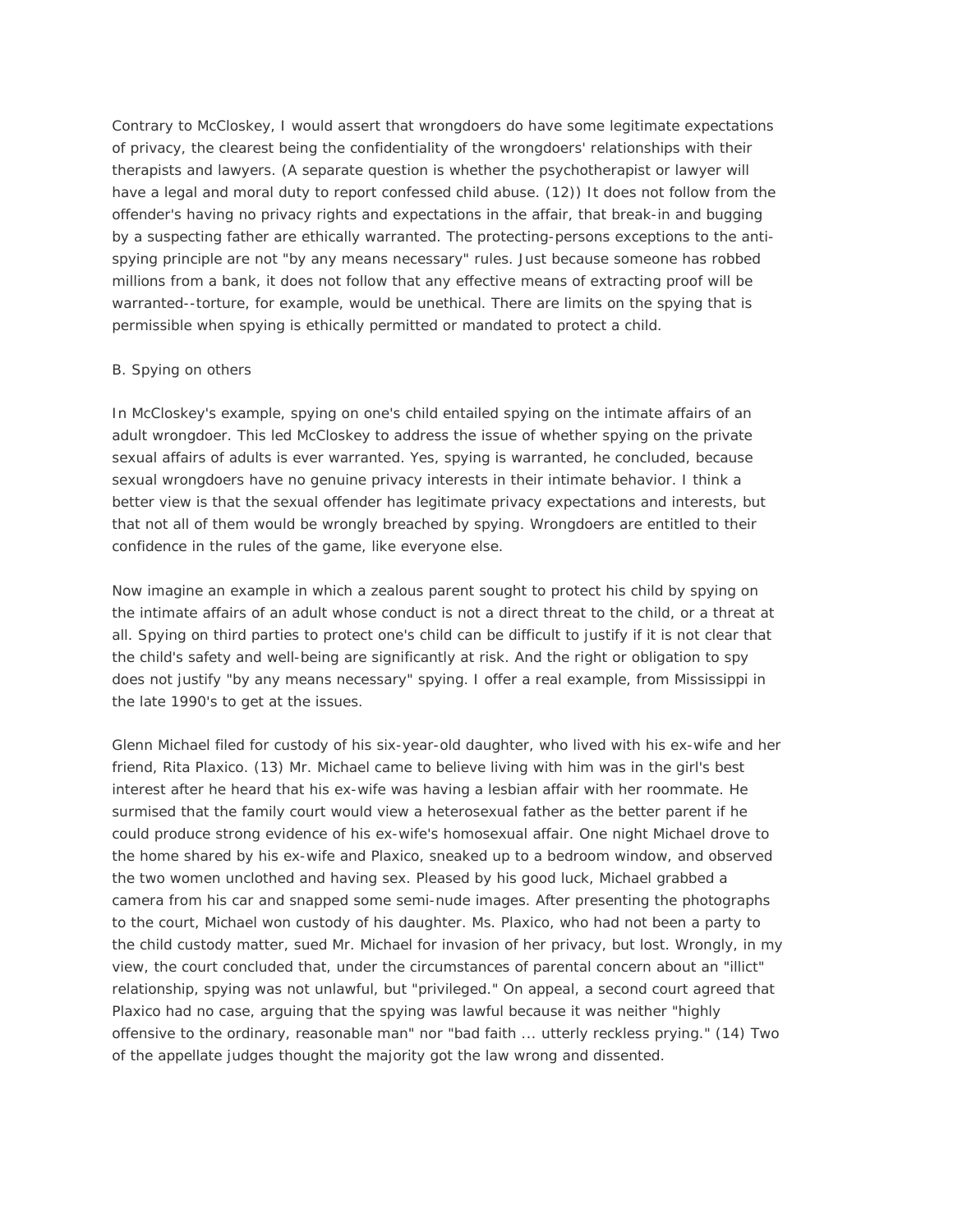Had Mr. Michael simply been a recreational peeping-tom, content to peer and move on, he never would have made the law books. But for Michael spying amounted to much more than an idle amusement. He perceived spying as a practical way to protect his child. He spied, he documented his findings, and he shared them with his attorney, the people he spied on, and with the family court.

Spying is commonly called for by responsible caretaking, as Michael intuited. But Michael acted unethically. Like Michael, many people are prompted to spy to protect dependent children. Such motives alone do not categorically justify spying, or all methods of spying. The adult lovers Michael spied on had an expectation of sexual privacy in their own home. He violated that expectation and the boundaries of property and manners that normally protect it. He cheated. He broke the rules of the game.

The problem of contested and evolving values was at work implicitly in Michael's case. Americans disagree about whether having a gay parent is a threat to a child's well-being. Some Catholic agencies refuse adoptive services to gay couples. Would an interest in heterosexual parenting warrant spying on a mother's intimate life in ways that otherwise grotesquely violate privacy norms? Even assuming, arguendo, that Michael would have made the better parent, whether because of his sexual orientation or for some less bigoted reason, he should have tried to protect his daughter from the perceived risk of harm through fairer, less secretive, and less invasive means.

Getting to fundamentals, Michael's case illuminates the good sense of an anti-spying principle in a liberal democratic society. We are committed to tolerance and self-determination. We agree that privacy is important, and know that individuals disagree about what should go on in private life. To spy readily or aggressively in order to expose people engaging in controversial intimate conduct undercuts the very idea of a private life embodied in the social norm of domestic privacy. Perhaps to an extent Michael believed his ex-wife was entitled to her private life, as long as it did not involve their minor daughter. After all, he did not call the police looking to get his ex-wife prosecuted for sodomy. (15) At the time Mississippi law criminalized consensual sodomy, laws struck down in 2003 by Lawrence v. Texas. (16)

In some instances, prying and open surveillance are ethically less offensive alternatives to spying. Suppose that instead of spying, Michael had resorted to prying and moral suasion. In fact, he might have asked his ex-wife about her reported lesbian sex life and tried in good faith to persuade her that, as a heterosexual, he would be the better custodial parent. I suspect many ultra-liberals would judge Michael badly for meddling in that way. But moralists of any stripe should judge him badly for becoming a trespasser, peeping Tom and surreptitious photographer of sexual intimacy. Michael's conduct would have been especially offensive if it was hypocritical--if he didn't have a problem with his ex-wife's sexuality at all, but sought to exploit the social conservatism of the Mississippi courts to gain control over his daughter.

3. Protecting yourself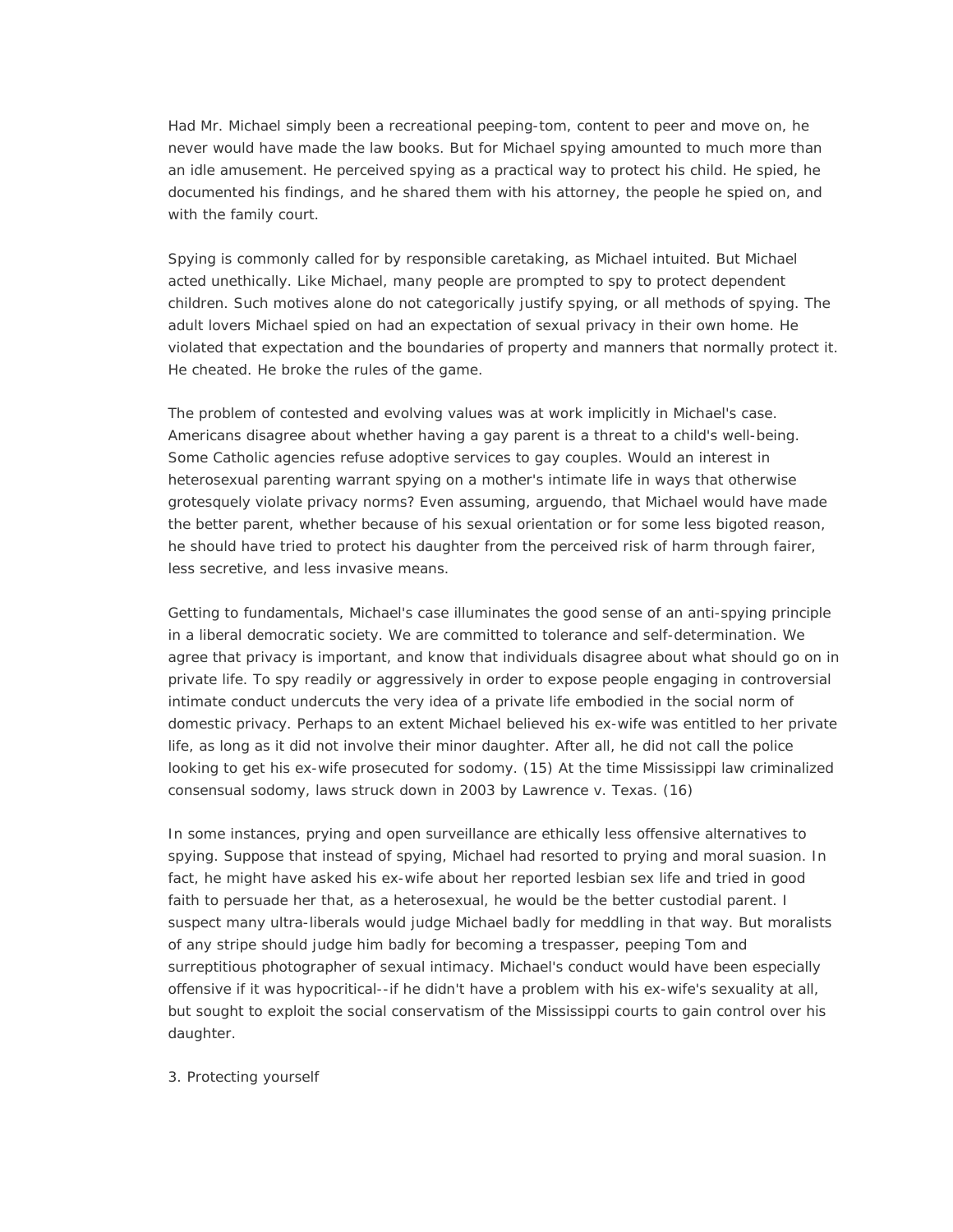Covert activity aimed at protecting yourself from others' wrongdoing is often both lawful and ethical. Threats and extortion may justify surveillance tactics. (17)

Several decades ago, in McCloskey's time, men worded about playboy seducers of married women and daughters. Men also were on guard against undeserving women "with a past" trying to snare unsuspecting mates. McCloskey argued that spying is justified to protect oneself from dishonest lovers. Again, his examples are dated, but his core principle is sound.

A respectable man is interested in marrying a woman, but suspects she may have an out-ofwedlock child stashed away somewhere. According to McCloskey such a man can with "no invasion of her privacy" check up on her behind her back. (18) Similarly a Catholic man interested in marrying a woman who may be concealing the fact that she has been previously married and divorced, would not be invading her privacy if secretly he made the relevant inquiries. For McCloskey "the test here would seem to consist in whether the person has a right to know." (19) But this is only his initial conclusion. He eventually concludes that love itself is why a man may investigate a beloved who loves him back. There is no privacy in love.

The moral right to know, can conflict with the moral right to privacy. McCloskey did not fully consider the possibility that there could be a right to know, but that ethics would limit how far one can go to acquire knowledge. But he shifted quickly, in any case, from a justification for spying based on a right to know, to another interim justification, based on consent. The woman on whom the man spies has freely engaged in some activity that amounts to ethically valid waiver of the moral privacy rights. Shifting again, McCloskey suggests that voluntary intimate interpersonal relationships are constituted by mutual accountability. And love, he urges, demands the most accountability of all. Against her man, a woman in love and seeking marriage has no privacy interests. Deep mutual knowledge is her interest. The target's loving relationship with the spy, and the accountability it assumes, is what ethically justifies the spy's secret and intrusive inquiries about her past:

 Yet love, and like it respect for persons, may dictate invasions of privacy. The lover, because of his love, wants to know all about his loved one, because he loves her, and wants to know her more fully as the person she is.... Love, and equally respect for persons, may dictate the seeking of knowledge against the wishes of the person concerned. The lover ... may suspect that she has a serious disease and is afraid to have it diagnosed and treated, and know that if it is ... it will not be fatal. (20)

I have defended accountability norms elsewhere, arguing that relationships of mutual dependence, which include love affairs, can give rise to strong obligations of accountability. (21) Lovers can indeed be accountable to one another. Accountability demands a performance, and what performance is demanded is highly context dependent. The generic categories of performances include the providing of information, explanations, and justifications, as well as submitting to sanctions and transparency. (22)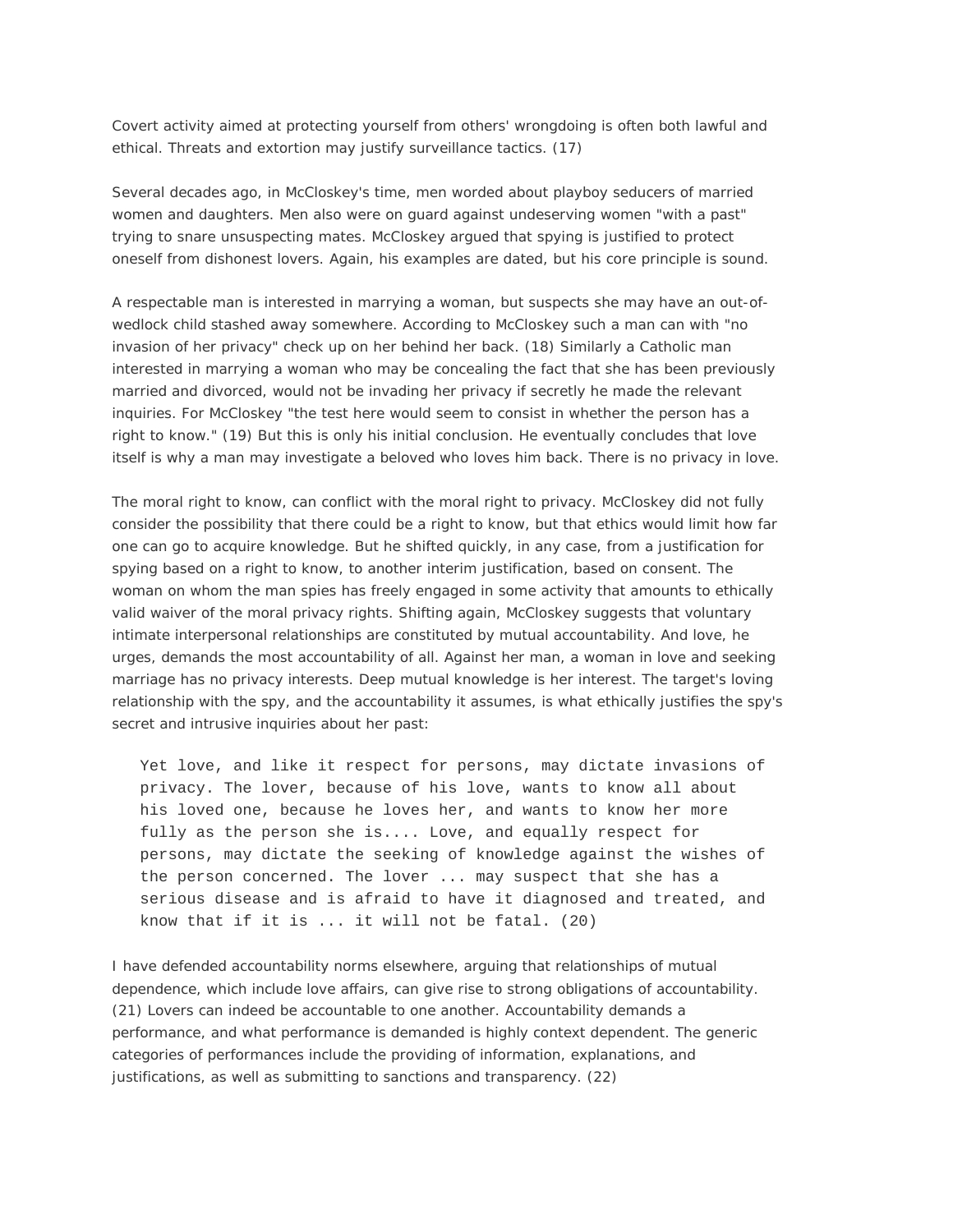A woman's having an accountability obligation to a man grounded in a mutually reciprocal interdependent romantic relationship entities the man to accountability performances from the woman, and vice versa. In the case of a couple engaged to be married, that might mean that the partners are entitled to information and explanations about their pasts, and a reassuring degree of transparency about their present life and future plans. However, we need an argument to conclude that a lover has a right to sneak around and spy if his partner fails to perform or credibly perform the required accountability practices. By analogy: a worker is entitled to an annual wage statement; but if her employer fails to provide one by the date it is due, she is not entitled to break into the employer's files to snatch information or documents. She is entitled to demand the statement and ask for an explanation for why it has not been issued, when it will be provided and whether systems are in place to make sure the same problem does not arise next year.

Of special concern in the context of intimate relationships is a role for trust. A possibility worth considering is that lovers are supposed to tell all, and then have the tales they tell be believed. But if spying between lovers is justified by accountability, we still need some notion of what limits on spying might apply to the situation. Are only "discrete" inquiries permitted? Do theft of diaries and bugging go too far? What about tracking down your beloved's elderly aunt in a nursing home and grilling her about your beloved's past? Things could get dangerously out of hand.

McCloskey's suggestion that an ethic of love inherently entails an entitlement to spy is intriguing. What seems clearer to me is that protecting oneself from harm can warrant spying, and that unfortunately the people able to do us the most harm are sometimes our own lovers or spouses. Contemporary couples in intimate relationships have unromantic, practical grounds for spying. Spying on a spouse or lover may be a demand of responsible selfprotection. The people with whom you share intimacy have unique capacities to bring you down, giving rise to rights of ethical spying. You may turn the ring of Gyges to protect your children, but also to protect yourself from undeserved humiliation and ruin.

This point is well-illustrated by the strange case of Jeanine Pirro and her husband Albert Pirro. The Pirros were once one of New York's most infamously dysfunctional married couples. (23) Albert Pirro was not a very nice man when it came to his wife of many years, Jeanine. He was a classic louse. He was guilty of dating-while-married. He was unfaithful and sued for paternity. A zoning lawyer and real estate hot shot, he cheated on the family taxes, tricking his wife into signing fraudulent tax forms. He got caught and was convicted of a felony. Having an unethical felon for a husband was doubtlessly embarrassing to Ms. Pirro, a smart, witty, attractive lawyer. Ms. Pirro was well known in Westchester County, New York, where she served three terms as the District Attorney.

Ms. Pirro became a Republican candidate for the Attorney General of New York in 2006. She believed she had a shot at becoming the first woman in history to hold the post. A couple of months before the election Pirro revealed under pressure that she had tried to hire someone to spy on her husband. Pirro felt she had had to consider spying to find out if her husband was having an extramarital affair with one her friends. She knew A1 was dishonest about such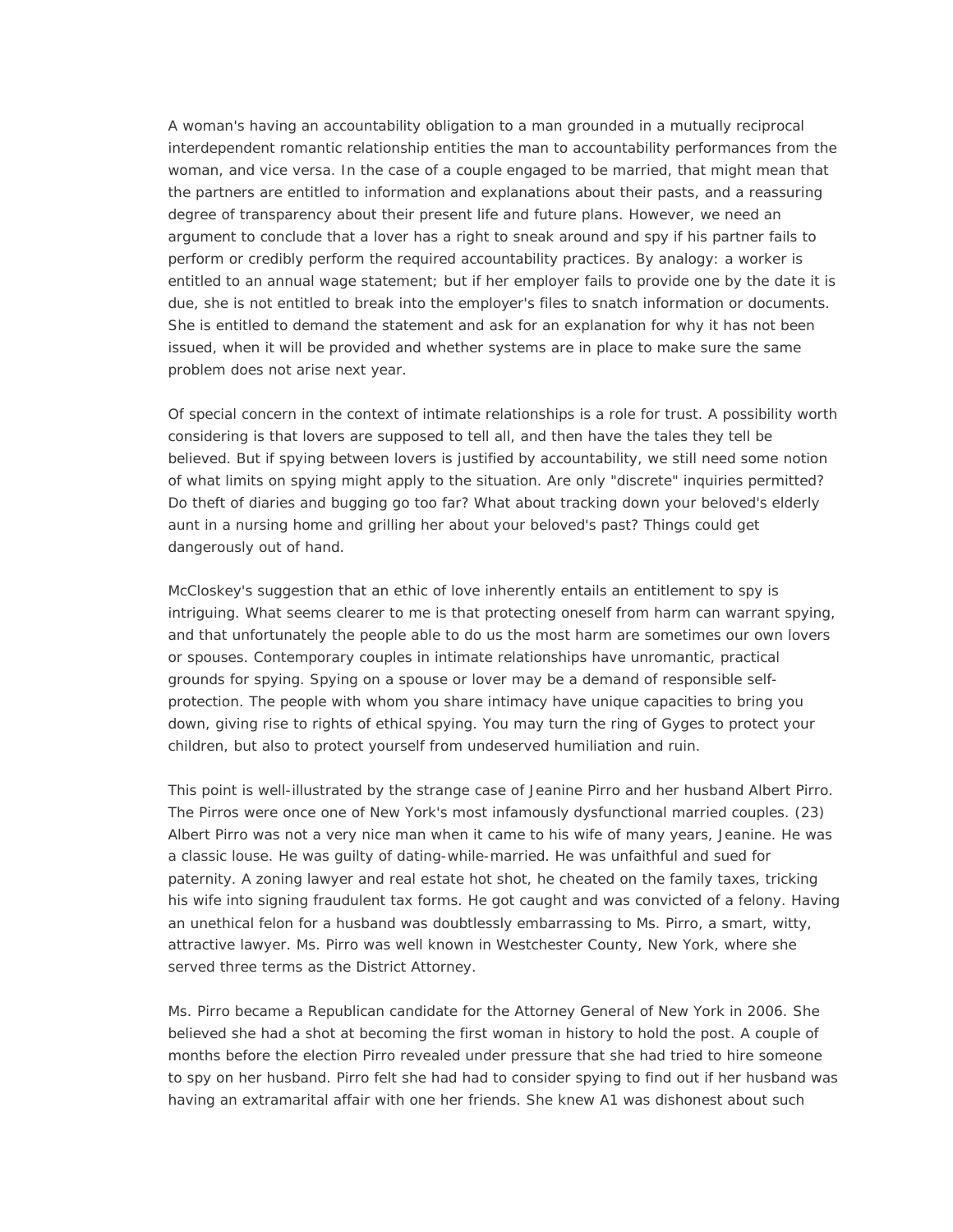things and that she could not trust his denials. Her hope was to make any such affair public before someone else did, catching her unawares on the eve of Election Day, ruining her chances for victory. Something similar had happened once before. Pre-election news reports that her husband had mob ties thwarted her bid to become lieutenant governor. She had had to pull out of the race.

On these facts, Ms. Pirro seemed justified in spying on her husband. I offer the Pirro case as an example of a situation in which donning and spinning the Ring of Gyges may pass moral muster on grounds of self-protection. But Ms. Pirro made some mistakes commonly made by people who set out to spy.

First, she picked the wrong spy. Ms. Pirro approached a man of doubtful character to help her. Since there are ethical (and legal) limitations on spying, choosing a person of doubtful character to do your spying is itself ethically blameworthy. Ms. Pirro admitted to exploring bugging her husband's private yacht with Bernie Kerik, a security consultant who was a disgraced former New York police commissioner. Spying is "shady" because it is covert, but it should not be "shady" in the sense that it is conducted by unethical professionals using unethical techniques.

Second, Ms. Pirro picked the wrong technique of spying, relative to her information need. It is not clear that "bugging" would have violated state or federal law. The laws against wiretapping and eavesdropping, include intrafamilial and other potentially relevant exceptions. (24) Still, there are ethical concerns about the methods she considered. She needed to establish the fact of an affair, but the method of spying she fixed upon would have extensively exposed the personal conversations of anyone visiting the yacht. Bugging the boat would have resulted in a common problem with spying, namely, an over-collection of personal information. Collecting more personal information than needed makes spying more invasive of privacy than it has to  $he$ 

#### 4. Protecting the company

The anti-spying principle is called for by the love of openness and privacy, and the large number of ways in which, when pursued in a world of fallible judgment and culture wars, spying can go wrong. The anti-prying principle is best understood as a principle with narrow and limited exceptions. Executing the exceptions for the protection of children, oneself and others can get out of hand. They can get out of hand in corporate life, no less than personal life.

In a widely reported case, the San Francisco based Hewlett-Packard Company (HP) hired private investigators to do some spying. Investigators in three states were authorized to spy on past and present employees of the firm, several board members, and numerous journalists. In September 2006, HP Board Chairwoman Patricia Dunn was quoted in a company press release explaining that the ill-fated spying "was required after the board sought to resolve the persistent disclosure of confidential information from within its ranks" which could "affect not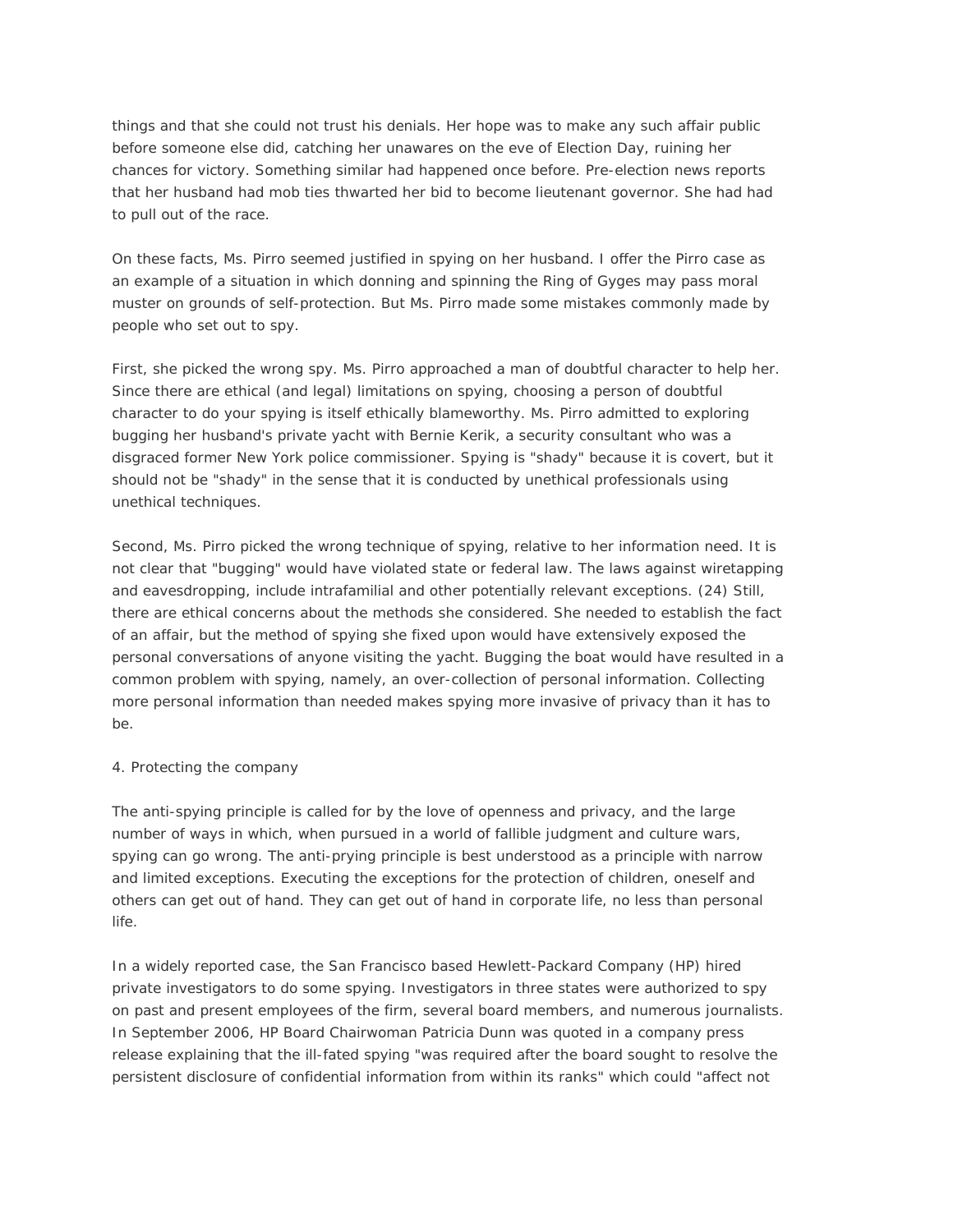only the stock price of HP but also that of other publicly traded companies." The investigators went too far and Vincent Nye, a company insider, blew the whistle.

The investigators used "pretexting" to find out who was leaking confidential information to the press. "Pretexting" is impersonating someone else to fraudulently obtain that person's confidential records and perhaps transact business in that person's name, typically online or over the phone. In a well-publicized case, a homicidal stalker used information obtained from Docusearch through pretexting to track down the work address of a woman whom he followed home and murdered. (25)

HP spies used Social Security numbers and other personal information to set up phony accounts and obtained telephone records under assumed identities. Identity theft and pretexting have emerged as major worries now that businesses, government and education routinely collect and store electronically volumes of sensitive personal data. (26) The scale of the problem may explain why the HP debacle quickly caught the attention of criminal prosecutors in California, the U.S. Securities and Exchange Commission, and the U.S. Congress. (27)

HP spying target George Keyworth II admitted that he had made harmless leaks to CNET Networks Inc. and resigned from the Board, complaining that HP's invasions of his privacy and others' were "ill-conceived and inconsistent with HP's values." In a nod to corporate ethics, Dunn admitted that the investigation included "inappropriate techniques," but said the investigators' methods "went beyond what we understood them to be." To help quell controversy, Dunn and other company officials resigned after the scandal broke. Ann Baskins had been general counsel and corporate secretary. She resigned over her role as one of those who knew about and approved the spying. Ethics officer Kevin Hunsaker resigned--he had also known about and approved the spying. He had taken part in remarkable conversations exploring whether methods of intercepting text messages existed since one of the targets on whom HP wanted to spy preferred text messaging to oral cell phone use.

Like parents and spouses, corporations may in principle be justified in spying to meet caretaking responsibilities. There is no inherent ethical objection to business managers ordering fraud and deception investigations that protect investors' bottom lines. (28) But like parents and spouses, corporations can use methods of spying that go too far. HP cast a wide net of fraud and deception. Its mistake was not spying per se, but the techniques and extent of spying. The victims of the HP investigation were adults with legitimate expectations of privacy in their communications, although suspected of disfavored conduct. Even the government typically must get a warrant or court order before tapping phones to collect the phone records sought by HP's pretexting private detectives. Much as Mr. Michael crossed ethical boundaries by resorting to invading a stranger's home and bedroom to obtain personal information, HP crossed ethical boundaries through complicity in pretexting to obtain personal data. Michael might have won custody without invading anyone's privacy. HP might have been able to plug its leaks without invading privacy, too. Frank conversations, personnel changes and ethics training might have done the trick. Or, maybe just threatening to cut board directors' salaries until the leaks stopped would have worked.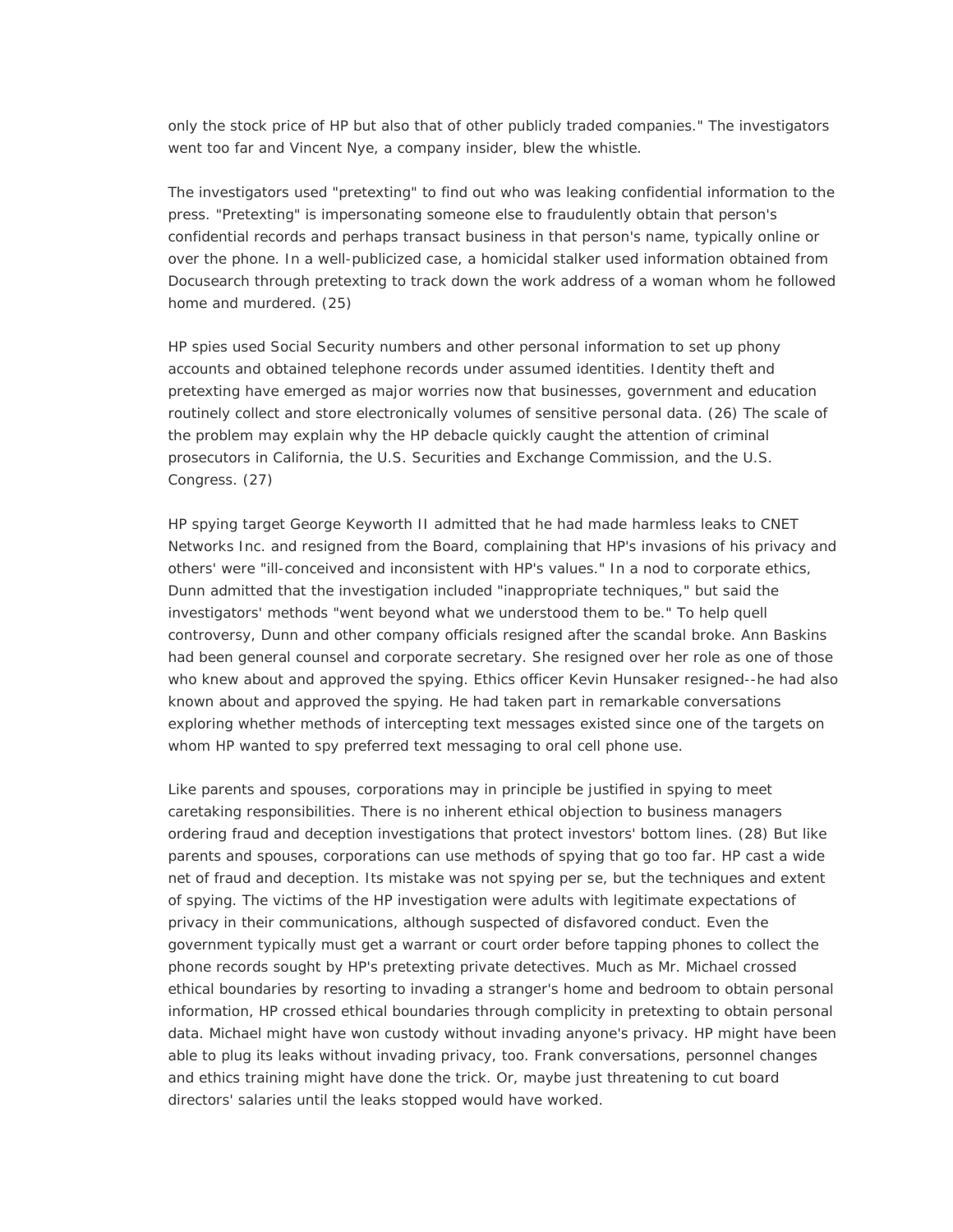#### 5. Protecting the nation

In the United States, official spying is valued as a means of information gathering for both law enforcement and national security purposes. Domestic and foreign surveillance is common, and laws have been enacted to regulate the practice of spying. Along with the Fourth Amendment, these laws honor the spirit of an anti-spying ethic but create a host of realistic and necessary exceptions to it. The exceptions can seem to gobble up the principle.

But some in government are not content with the generous regime of exceptions won through the political process. In 2006, U.S. President George W. Bush was widely criticized by politicians, pundits and civil libertarians for making ad hoc exceptions of his own to Congressionally-created anti-spying rules. These rules recognize the need for spying in the interest of protecting national security and the need for safeguards for privacy. Pursuing exceptions to anti-spying principles can get out of hand in the national arena, much as exception-making gets out of hand in arenas of corporate and intimate life. Restraint is called for all around.

The Foreign Intelligence Surveillance Act of 1978 (FISA) was enacted by Congress to permit, but regulates covert federal intelligence gathering operations. (29) The Act created a special top-secret court to review government requests to engage in foreign intelligence-related spying of the sorts that would otherwise violate legal rights of privacy. (30) Even without probable cause to believe a crime has been committed, a FISA court judge is permitted to grant authority to spy where there is probable cause that the target of spying is a foreign power or agent of a foreign power. However, where the target of spying is a U.S. person, a finding of probable cause of involvement in unlawful espionage must be made.

The FISA requires the government to reveal plans to enter someone's home, and to declare the intended duration of surveillance. Moreover, the FISA statute contains a requirement to deal with an inherent risk of spying that I identified earlier: over-collection. Approved FISA surveillance must be conducted so as to minimize the collection, retention and dissemination of information about Americans. (31) "Minimization" requirements found in the FISA are also embodied in the body of law known as Title III. (32) When police have a wiretap warrant they are required to discontinue listening to conversations that do not relate to the subject-matter or target of inquiry. The minimization requirement protects privacy in the context of surveillance.

The FISA was amended by the USA PATRIOT ACT after September 11, 2001 terrorist attacks to loosen the requirements of the statute. In 2005, the FISA court received 2,072 foreign spy requests and all were granted. Spying goes on in the United States under other legal regimes. Under exceptions to federal financial and communications privacy laws, spying on consumers can be authorized pursuant to an administrative subpoena, known as a National Security Letter. The USA PATRIOT ACT, enacted by Congress in October 2001 and reauthorized in 2006, permits the FBI and other agencies to issue National Security Letters requesting personal information about persons not suspected of a crime and without a warrant. (33) The recipient of a National Security Letter, such as a library or internet service provider holding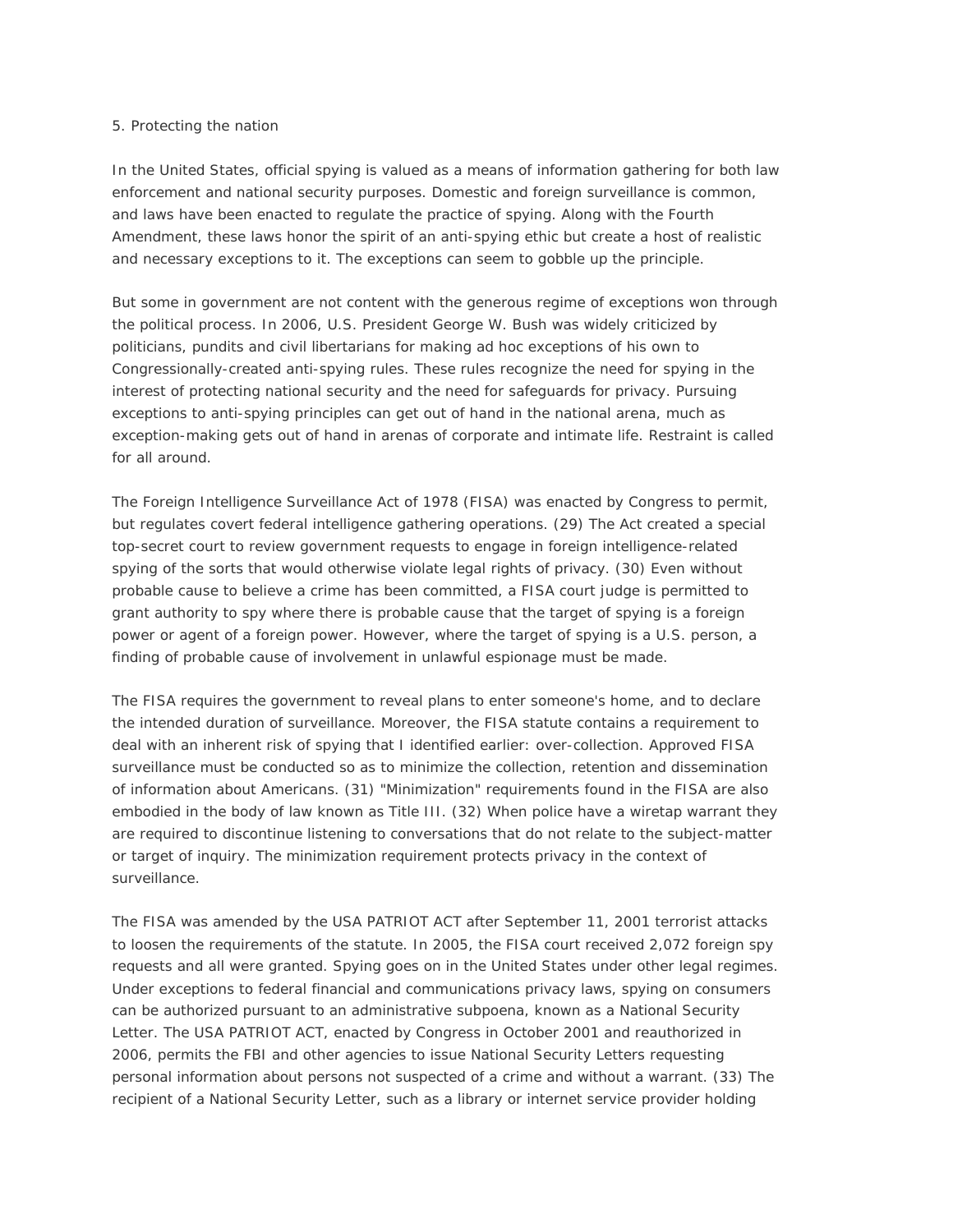customer data, is forbidden by the PATRIOT ACT to disclose the receipt of a letter. According to Justice Department officials, 9,254 of these concerning more than 3,000 individuals were issued by the Justice Department in 2005. (34) Washington Post sources indicate that since September 11, 2001, as many as 30,000 National Security Letters are being issued each year by the FBI, "extending the bureau's reach as never before into the telephone calls, correspondence and financial lives of ordinary Americans." (35) Late in 2005 it came to light through a New York Times article that even more super-secret spying was going on than officially reported. President George Bush was side-stepping the FISA Court. The President authorized the National Security Agency (NSA) to secretly listen to conversations between U.S. citizens and persons overseas without first obtaining approval of a FISA court judge, as required by law.

To his many critics, Mr. Bush appeared to flout--in the name of protecting national security- the deeply felt anti-spying ethic reflected in the Fourth Amendment, federal communications privacy laws and the FISA. Mr. Bush and his lawyers insisted that the unapproved secret surveillance of U.S. citizens was a lawful extension of his inherent powers as chief executive and commander-in-chief. The President also claimed that when Congress authorized "the war on terrorism" through the 2001 Authorization of the Use of Military Force, it implicitly authorized aggressive covert tactics.

The President lost the political battle. (36) In January 2007, Mr. Bush agreed to cooperate with the FISA court, under an agreement that promised that the court would handle antiterrorism surveillance requests expeditiously. (37) But the FISA courts always afforded expedited procedures for urgent requests and total secrecy. The President's secret domestic spying program had not been justified by the war on terror and an urgent need to protect the country from a dangerous new enemy. Merely citing the protecting-national-security rationale did not and should not quiet concerns about unfairly jeopardized privacy.

#### Conclusion

I have provided examples of spying and examined them from the perspective of a set of ideas that included an anti-spying principle, a set of exceptions, and a rule of restraint. Government surveillance and spying are everyday matters, yet private individuals typically hesitate to spy. U.S. law seeks to honor the anti-spying ethic through a voluminous body of state and federal privacy law, but permits more and more spying in the name of national security. Hesitation is the ethically proper modality for all who would spy. Respect for privacy is the particular virtue of a spy, an ethical limit on both whether and how to act for good.

Secret advantage-taking and privacy-norm violation are part and parcel of spying, pointing to the need for an anti-spying principle in ethics. However, ethical protection can demand or permit ethical spying. This makes the case for exceptions. Spying is useful for protecting children or others in our care who cannot protect themselves; protecting ourselves from wrongdoers; protecting the company and the investing public; and protecting the nation. To avert a school massacre, address a child's dangerous obesity, or detect wrongs committed by a persistently insensitive and untrustworthy spouse, spying is justified.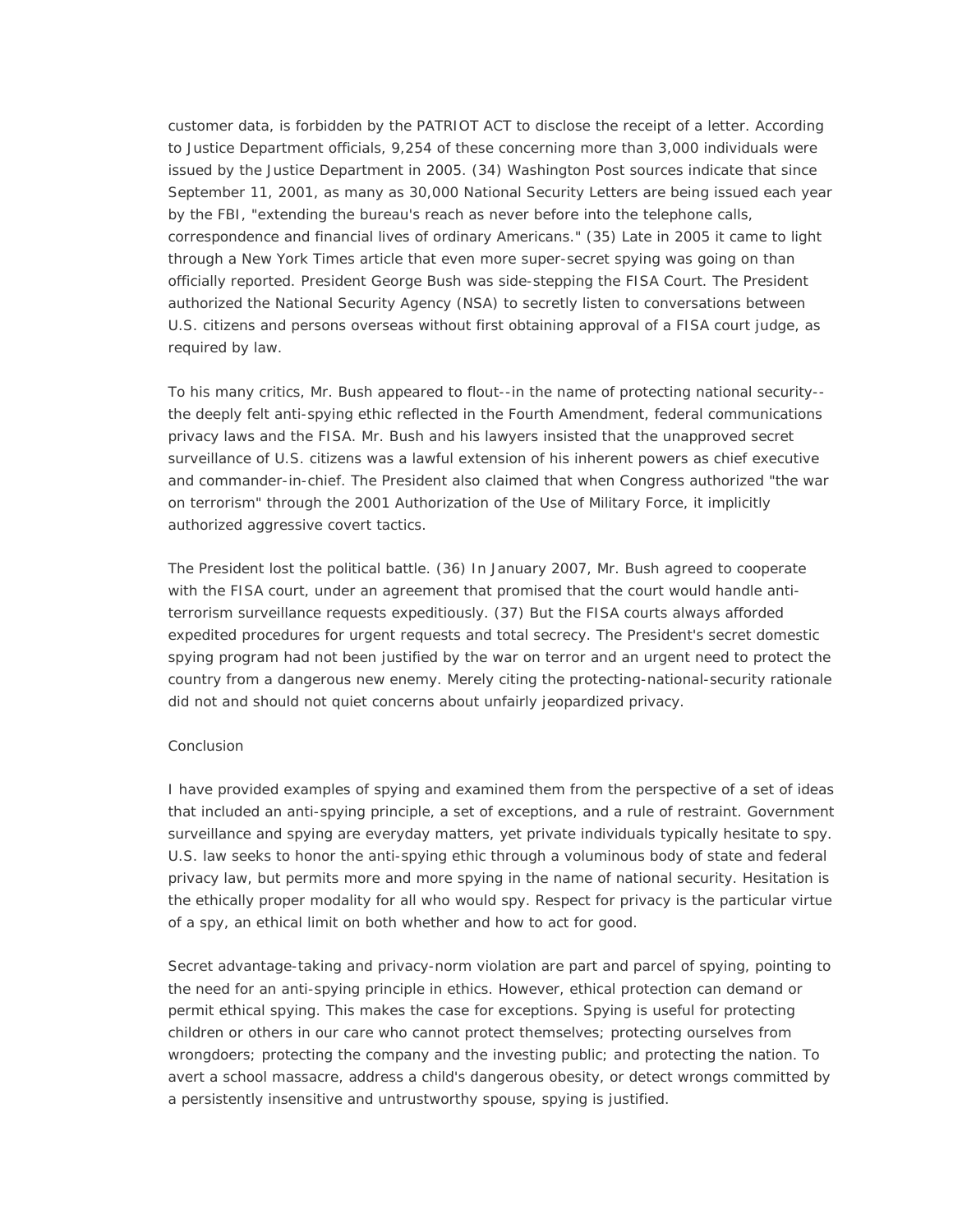But ethical protection does not justify exceptions to the anti-spying principle where less harmful interventions are available and can achieve the same good. Nor is spying "by any means necessary" the ethical rule, when spying is necessary. "The ends don't justify the means," as the maxim goes. Before spying, the efficacy of other, ethically less tainted and risky methods of obtaining the desired information should be ruled out. Even wrongdoers' expectations of privacy matter prima facie when selecting the means of information gathering, shaped as they are by the rules of the social game. The unfaithful partner deserves to be politely confronted concerning the details of the alleged infidelity before, or instead, of being spied on.

It appears that Mr. Michael, the man who spied on his ex-wife and her partner, did not seek to have a frank conversation with the women before he resorted to peeping through their bedroom window. And Mr. Michael, like Hewlett-Packard and President Bush, jumped at invasive, legally dubious methods of spying. A surgeon who enters the belly is not too free with her knife. A spy's approach to information-gathering should be surgical, approached conservatively, and bent on restrained efficacy. Moral authority to spy comes without general authority to run rough-shod over legal rights, social expectations, and human feelings.

Anita L. Allen

University of Pennsylvania

School of Law

**NOTES** 

(1.) Barnaby J. Feder, "Teeny-Weeny Rules for Itty-Bitty Atom Clusters," The New York Times, January 14, 2007, Section 4; Columnl, p. 5.

(2.) Anita L. Allen, Why Privacy Isn't Everything: Feminist Reflections on Personal Responsibility (Lanham, MD: Rowman and Littlefield, 2003).

(3.) Jan Goldman, Ethics of Spying: A Reader for the Intelligence Professional (Lanham, MD: Scarecrow Press, 2006).

(4.) http://plato.thefreelibrary.com/Republic/2-12

(5.) H. J. McCloskey, "the Political Ideal of Privacy," The Philosophical Quarterly, 21, 85 (October, 1971), pp. 303-14.

(6.) Eileen McNamara, "Parents Must Have Known," Boston Globe, April 25, 1999, B1.

(7.) Cf. Newcomb v. Ingle, 944 F.2d 1534 (10th Cir. 1991). Using an extension phone, a woman and her father secretly recorded a phone call between the woman's minor son and his father. Father and son discussed the burning down of the woman's house. After being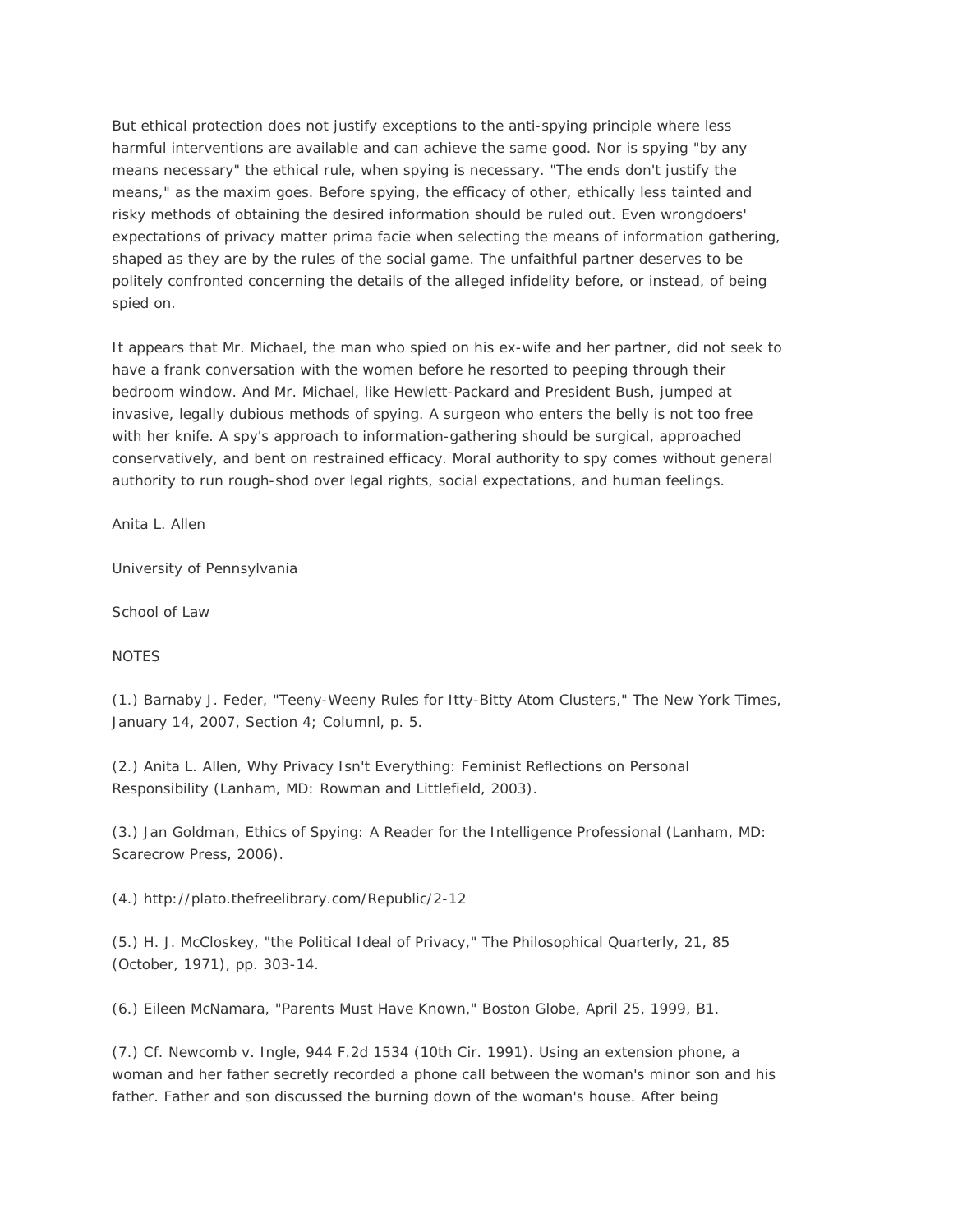criminally charged with setting a fire, the son alleged in a civil suit against his mother that recording the call violated his privacy rights under the federal Wiretap Act. The court held that use of an extension phone in a private home to tape-record a minor's conversations does not permit the minor to make claim under federal wiretap laws. The court read an exception into the law.

(8.) Thomas N. Robinson, "The Epidemic of Pediatric Obesity," West J.. Med. 173, 4 (2000) pp. 220-21.

(9.) Natasha Singer, "5 Pounds: Part of the Freshman Meal Plan?" The New York Times, See. G; Col. 1; August 31, 2006, p. G1.

(10.) McCloskey, cited in n. 5 above, p. 308.

(11.) Lawsuits for alienation of affection can still be brought in about half-a-dozen states, by wronged women as well as by wronged men. However, most states have abolished the tort by statute or judicial decision.

(12.) The general rule is that psychotherapists, physicians, and social workers are required by law to report knowledge of serious child abuse and neglect even if obtained in otherwise confidential relationships with patients.

(13.) Plaxico v. Michael, 735 So. 2d 1036 (Miss., 1999).

(14.) Citing precedent, the court stated that in Mississippi: "to recover for an invasion of privacy, a plaintiff must meet a heavy burden of showing a substantial interference with his seclusion of a kind that 'would be highly offensive to the ordinary, reasonable man, as the result of conduct to which the reasonable man would strongly object'.... Further, the plaintiff must show some bad faith or utterly reckless prying to recover on an invasion of privacy cause of action." See Plaxico at 1039.

(15.) Mr. Michael may have viewed acts such as oral-genital contact that Mississippi defined as sodomy. However, the photographs he submitted in court merely showed Rita Plaxico sitting on a bed, naked from the waist down.

(16.) The Supreme Court's decision in Lawrence v. Texas, 539 U.S. 558 (2003) struck down all state laws criminalizing homosexual sex acts between consenting adults, including sodomy laws.

(17.) Cf. Moore v. Telfon Communications, 589 F.2d 959 (9th Cir. 1978). A man who secretly tape-recorded telephone conversations with a business associate who was attempting to cheat him was not liable under laws otherwise prohibiting non-consensual recording.

(18.) McCloskey (cited in n. 5 above), p. 308.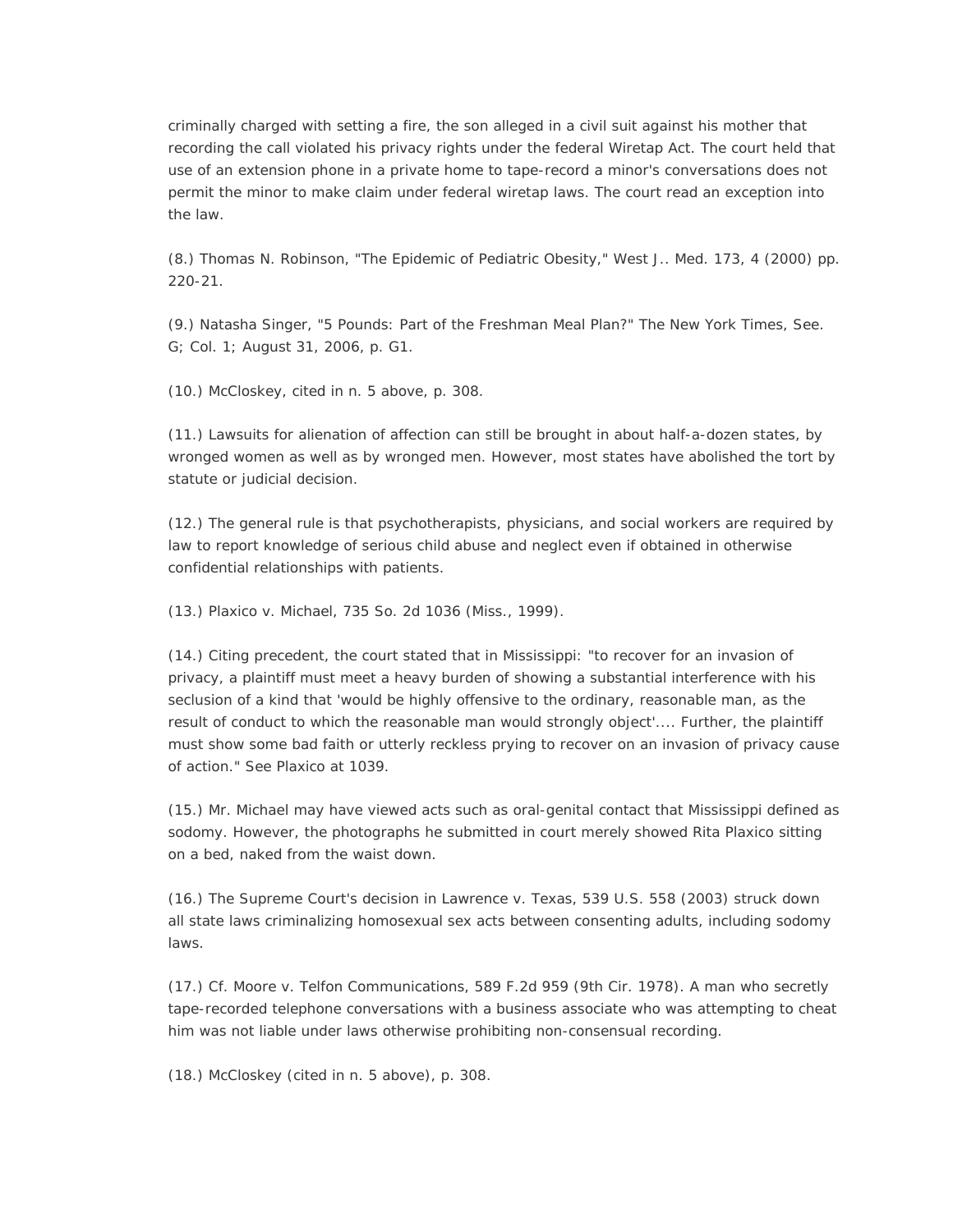(19.) Ibid.

(20.) Ibid., p. 313.

(21.) Allen (cited in n. 2 above), p. 33.

(22.) Ibid., pp. 16-20.

(23.) Leslie Eaton and Mike McIntyre, "Pirro & Pirro: A partnership of Love, Power and Distrust," The New York Times, See. A, Col. 1, September 29, 2006; Leslie Eaton et al. "In the Murky World of Marital Spying, Legal Pitfalls Await Those Who Tape a Spouse," The New York Times, See. B, Col. 1, September 28, 2006.

(24.) See Simpson v. Simpson, 490 F.2d 803 (5th Cir. 1974), holding that there is a domestic exception to the Wiretap Act. But see U.S. v. Jones, 542 F.2d 661 (6th Cir. 1976), holding that there is no domestic exception to the Wiretap Act.

(25.) See Remsburg v. Docusearch, Inc., 149 N.H. 148, 816 A.2d 1001 (N.H. 2003). An internet-based company did the pretexting on behalf of a stalker who committed suicide after murdering a woman named Amy Boyer.

(26.) Under the Identity Theft and Assumption Deterrence Act of 1998, it is a federal crime to take another's means of identity with intent to commit a federal violation or state or local felony. See the website of the Federal Trade Commission, http://www.ftc.gov/bcp/conline/pubs/credit/pretext.htm.

(27.) The U.S. House of Representatives' Committee on Energy and Commerce commenced hearings on the HP debacle on September 28, 2006. California attorney general Bill Lockyer filed felony charges against HP officials and their investigators for identity theft, use of fraud to obtain public records, unauthorized access to computers, and conspiracy. Colorado private investigator, Bryan Wagner, was the first to plead guilty. See Associated Press, "H.P. Investigator Pleads Guilty to Identity Theft and Conspiracy," The New York Times, January 13, 2007, Sec. C, Col. 1. Charges against Ms. Dunn were dropped.

(28.) I have in mind routine consumer insurance fraud investigations. See I.C.U. Investigations v. Jones, 780 So.2d 685 (Ala. 2000). A harder ethical case was presented by Danai v. Canal Square Associates, 862 A.2d 395 (D.C. 2004). The defendant company went through the trash of the president of another company to whom it leased space. The search uncovered "smoking gun" evidence that the president of the tenant firm had knowingly misrepresented her understanding of the terms of a five-year renewable lease agreement.

(29.) Foreign Intelligence Surveillance Act of 1978, 50 USC 1801.

(30.) The jurisdiction of the FISA Court is succinctly laid out in In Re All Matters, submitted to the FISA Court, 218 E Supp. 2d 611 (D.D.C. 2002).